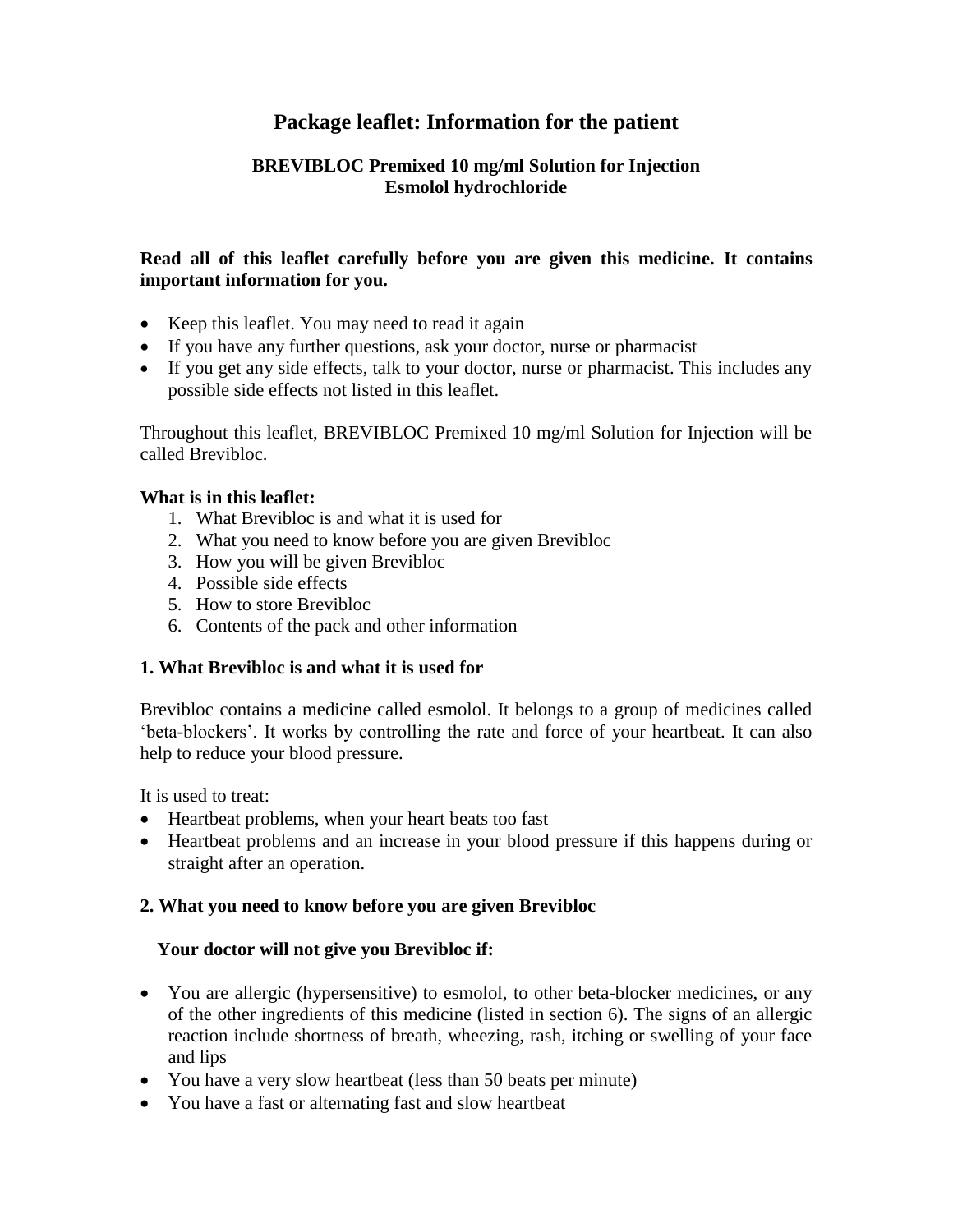- You have something called "severe heart block". Heart block is a problem with the electrical messages that control your heartbeat
- You have low blood pressure
- You have a problem with the blood supply to your heart
- You have serious heart failure symptoms
- You are receiving or have recently received verapamil. You must not be given Brevibloc within 48 hours of when you stop receiving verapamil
- You have a gland disease called phaeochromocytoma which has not been treated. Phaeochromocytoma arises from the adrenal gland and may cause a sudden increase in blood pressure, severe headache, sweating and increased heartbeat
- You have increased blood pressure in the lungs (pulmonary hypertension)
- You have asthma symptoms that are worsening rapidly
- You have increased levels of acids in your body (metabolic acidosis).

You will not be given Brevibloc if any of the above applies to you. If you are not sure if you have any of these conditions, talk to your doctor, nurse or pharmacist before having Brevibloc.

### **Warnings and Precautions**

- Talk to your doctor, nurse or pharmacist before being given Brevibloc. Your doctor will take special care with this medicine if:
	- o You are being treated for certain heart rhythm disorders called supraventricular arrhythmias and you:
	- o Have other heart problems or
	- o Are taking other heart medicines

Use of Brevibloc in this way can lead to severe reactions which may be fatal including:

- o Loss of consciousness
- o Shock (when your heart does not pump enough blood)
- o Heart attack (cardiac arrest)
- You develop low blood pressure (hypotension). The signs of this may be feeling dizzy or light headed, especially when standing up. Low blood pressure usually gets better within 30 minutes of the end of your Brevibloc treatment
- You have a low heart rate before treatment
- Your heart rate decreases to less than 50 to 55 beats per minute. If this happens your doctor may give you a lower dose or stop treatment with Brevibloc
- You have heart failure
- You have problems with the electrical messages that control your heartbeat (heart block)
- You have a gland disease called phaeochromocytoma which has been treated with medicines called alpha-receptor blockers
- You are being treated for high blood pressure (hypertension) which has been caused by low body temperature (hypothermia)
- You have narrowing of your airways or wheezing, such as with asthma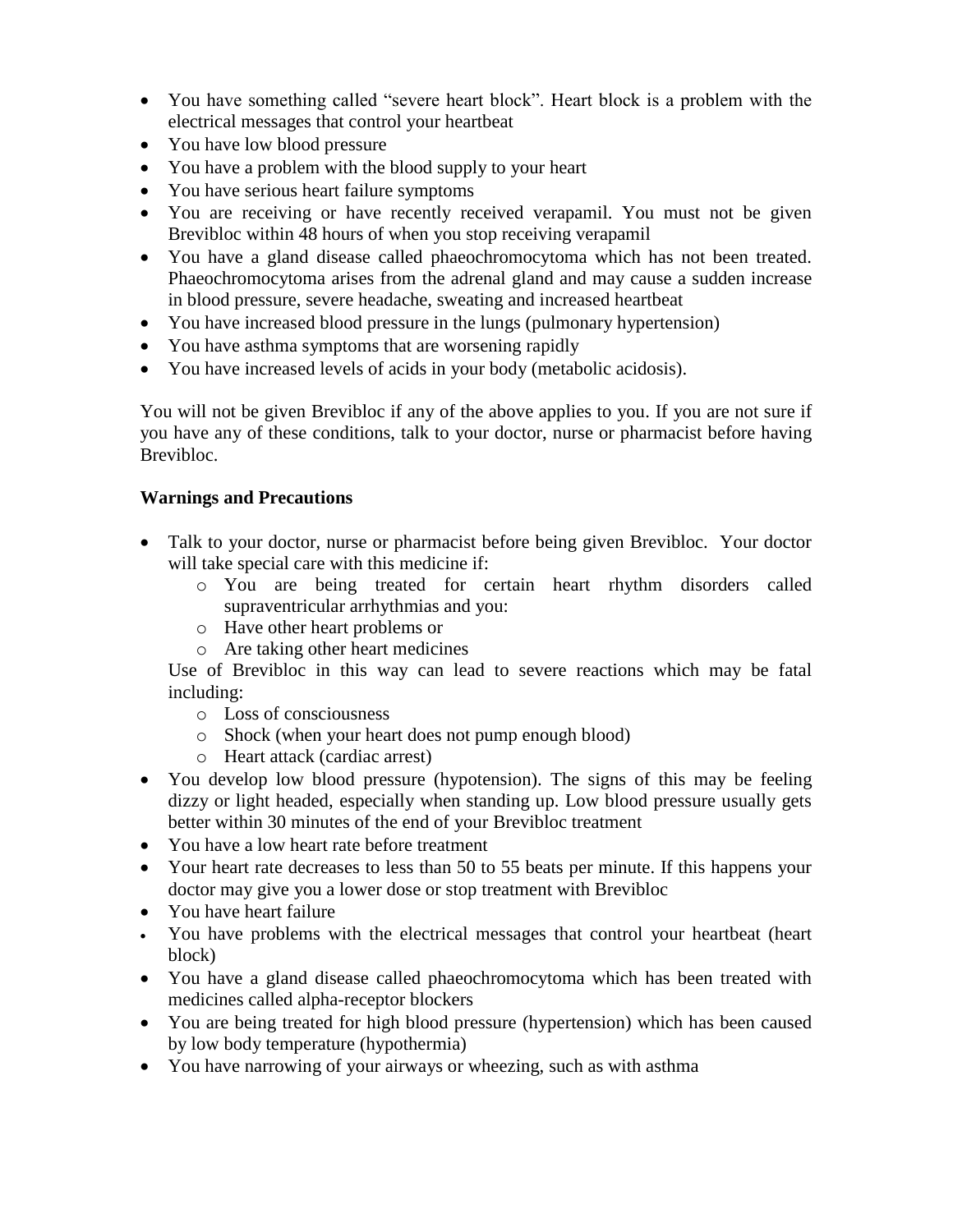- You have diabetes or low blood sugar. Brevibloc can increase the effects of your diabetes medicines
- You develop skin problems. These can be caused by the solution leaking around the site of the injection. If this happens your doctor will use a different vein for your injection
- You have a particular type of angina (chest pain) called 'Prinzmetal's angina'
- You have low blood volume (with low blood pressure). You could develop circulatory collapse more easily
- You have circulation problems, such as paleness of your fingers (Raynaud's disease) or aching, tired and sometimes burning pains in your legs
- You have kidney problems. If you have kidney disease or you need kidney dialysis you could develop high blood potassium levels (hyperkalemia). This can cause serious heart problems
- You have any allergies or are at risk of anaphylactic reactions (severe allergic reactions). Brevibloc can make allergies more severe and more difficult to treat
- You or any of your family have a history of psoriasis (where your skin produces scaly patches)
- You have a disease called hyperthyroidism (an overactive thyroid gland).

Changing the dose is not usually necessary if you have liver problems.

If any of the above apply to you (or you are not sure), talk to your doctor, nurse or pharmacist before being given this medicine. You may need to be checked carefully and your treatment may be changed.

## **Other medicines and Brevibloc**

Tell your doctor, nurse or pharmacist if you are taking, have recently taken or might take any other medicines. This includes medicines that you have obtained yourself, without a prescription, including herbal medicines and natural products. Your doctor will check that any other medicines you are taking will not alter the way that Brevibloc works.

In particular, tell your doctor, nurse or pharmacist if you are taking any of the following:

- Medicines that can lower the blood pressure or slow the heart rate
- Medicines used to treat heart rhythm problems or chest pain (angina) such as verapamil and diltiazem. You should not receive Brevibloc within 48 hours of stopping verapamil
- Nifedipine, which is used to treat chest pain (angina), high blood pressure and Raynaud's disease
- Medicines used to treat heart rhythm problems (such as quinidine, disopyramide, amiodarone) and heart failure (such as digoxin, digitoxin, digitalis)
- Medicines used to treat diabetes, including insulin and medicines taken by mouth
- Medicines known as ganglion blocking agents (such as trimetaphan)
- Medicines used as pain killers, such as non-steroidal anti-inflammatory drugs known as NSAIDs
- Floctafenine, which is a pain killer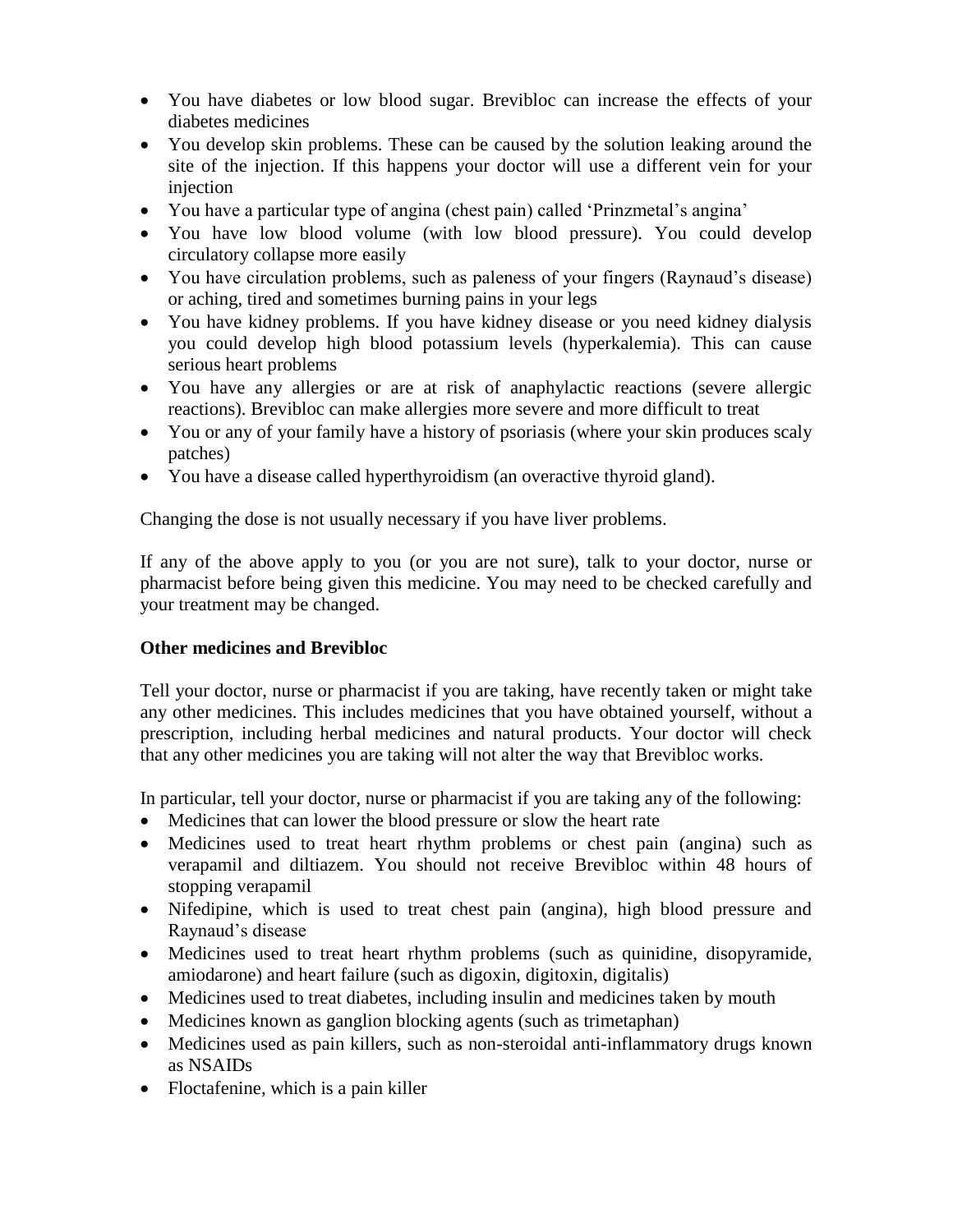- Amisulpride, a medicine that is used to treat mental problems
- 'Tricyclic' antidepressant medicines (such as imipramine and amitriptyline) or any other drugs for mental health problems
- Barbiturates (such as phenobarbital, used to treat epilepsy) or phenothiazines (such as chlorpromazine, used to treat mental disorders)
- Clozapine which is used to treat mental disorders
- Epinephrine, which is used to treat allergic reactions
- Medicines used to treat asthma
- Medicines used to treat colds or a blocked nose, called 'nasal decongestants'
- Reserpine, which is used to treat high blood pressure
- Clonidine, which is used to treat high blood pressure and migraine
- Moxonidine, which is used to treat high blood pressure
- Ergot derivates, medicines mainly used to treat Parkinson's disease
- Warfarin, which is used to thin your blood
- Morphine, which is a strong pain killer
- Suxamethonium chloride (also known as succinylcholine or scoline) or mivacurium, which are used to relax your muscles, usually during an operation. Your doctor will also take special care when using Brevibloc during operations, when you will be having anaesthetics and other treatments.

If you are not sure if any of the above applies to you talk to your doctor, nurse or pharmacist before having Brevibloc.

#### **Tests you may have while Brevibloc is used**

The use of medicines such as Brevibloc over a long period of time can cause a reduction in the force of your heartbeat.

Since Brevibloc is only used for a limited time, this is unlikely to happen to you. During treatment you will be carefully monitored and Brevibloc treatment will be reduced or stopped if the force of your heartbeat is reduced.

Your doctor will also check your blood pressure while you are being treated with Brevibloc.

#### **Pregnancy and breast-feeding**

Ask your doctor or pharmacist for advice before taking any medicine.

You should not be given Brevibloc if you are pregnant, or if you think you may be pregnant.

Tell your doctor if you are breast-feeding. Brevibloc may pass into breast milk, so you should not be given Brevibloc if you are breast-feeding.

#### **Brevibloc contains sodium**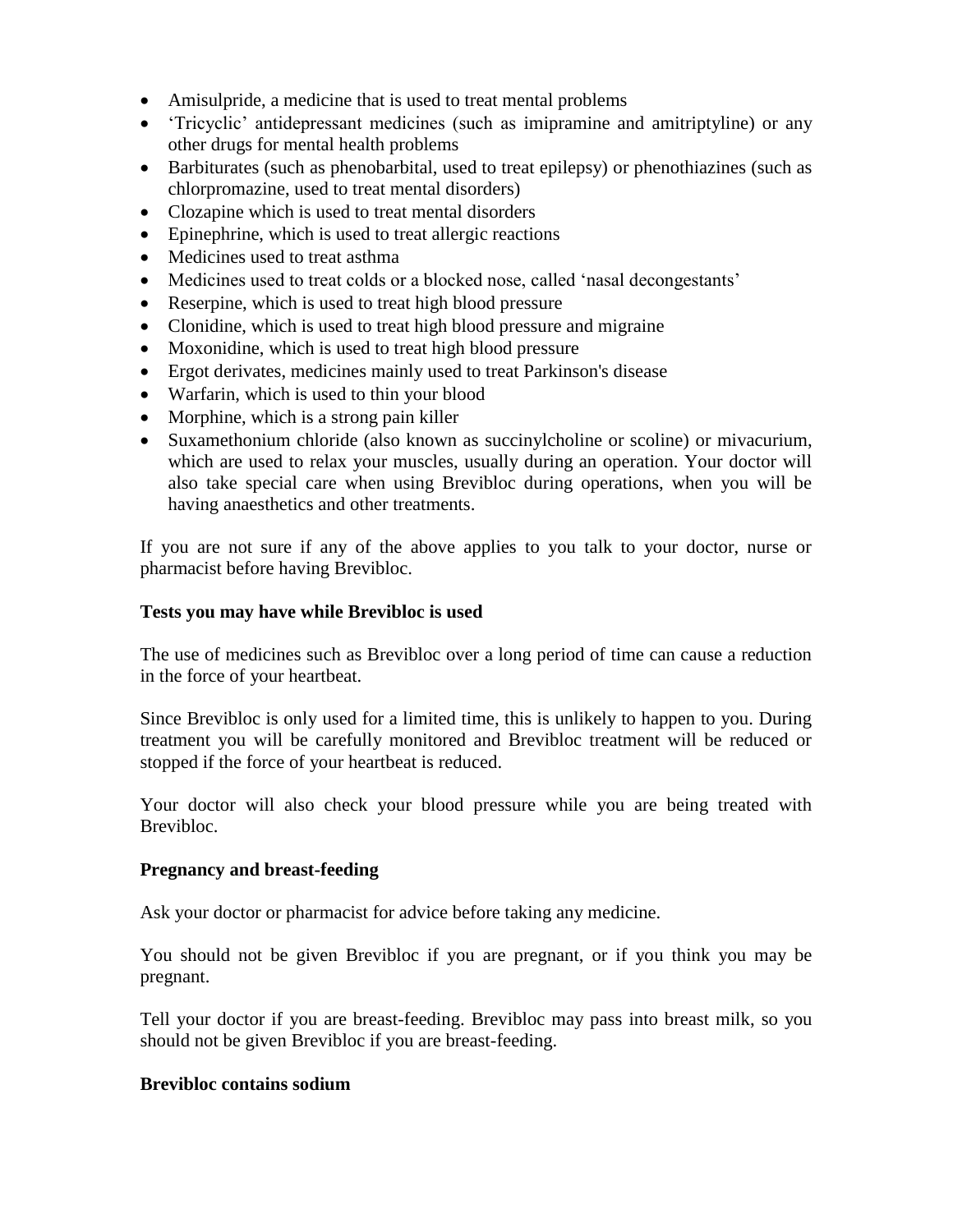Brevibloc contains approximately 28 mg of sodium per vial. This may be important if you are controlling the sodium in your diet.

### **3. How you will be given Brevibloc**

#### **The recommended dose**

Your doctor will decide how much of the medicine you will need and for how long it will be given to you. Brevibloc will not normally be given for longer than 24 hours.

### **How Brevibloc is given**

Brevibloc is ready to use. You will be given Brevibloc by a slow injection (infusion) through a needle inserted into a vein in your arm.

Brevibloc must not be mixed with sodium bicarbonate or other medicinal products.

The treatment is given in two stages:

- Stage one: a large dose is given over one minute. This increases the levels in your blood quickly
- Stage two: a smaller dose is then given over four minutes

Stage one and two may then be repeated and adjusted according to your heart's response. As soon as an improvement has happened, stage one (the large dose) will be stopped and stage two (the small dose) will be reduced as necessary

After reaching a stable condition, you may be given another heart drug, while your dose of Brevibloc is gradually reduced.

If your heart rate or blood pressure increases during an operation or straight after recovering from it, you will be given larger doses of Brevibloc for a short time.

## **The Elderly**

Your doctor will start your treatment with a lower dose.

#### **Children**

Children up to the age of 18 years should not receive Brevibloc.

#### **If you have too much Brevibloc**

As you are being given Brevibloc by a trained and qualified person, it is unlikely that you will have too much. However, if this happens the doctor will stop Brevibloc and give you additional treatment, if necessary.

#### **If you think that a dose of Brevibloc has been forgotten**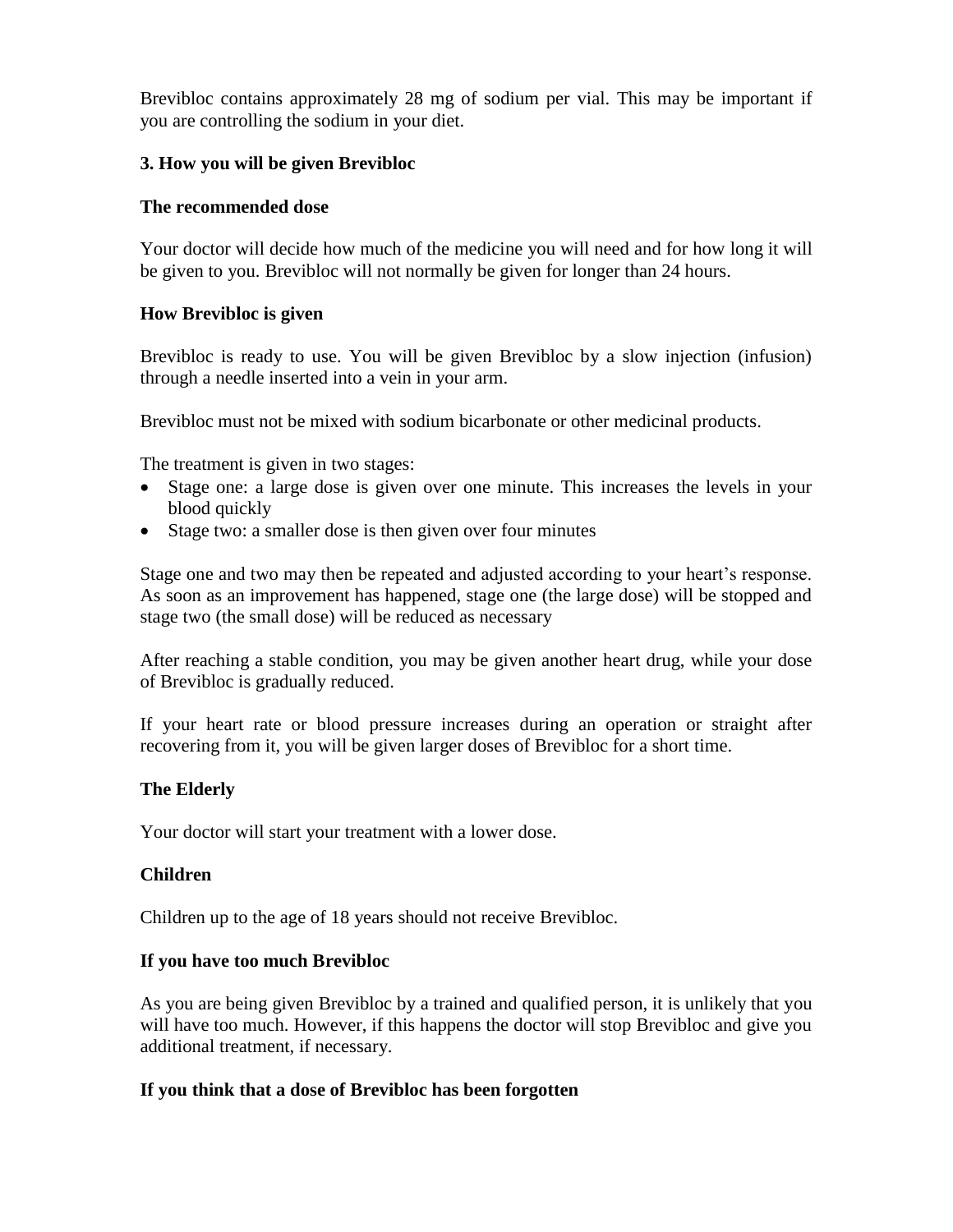As you are being given Brevibloc by a trained and qualified person, it is unlikely that you will miss a dose. However, if you think that you have missed a dose, talk to your doctor, nurse or pharmacist as soon as possible.

### **If you stop having Brevibloc**

Suddenly stopping Brevibloc may cause symptoms of rapid heartbeat (tachycardia) and high blood pressure (hypertension) to return. To avoid this your doctor should stop your treatment gradually. If you are known to have coronary artery disease (this may be associated with a history of angina or heart attack) your doctor will take special care when stopping treatment with Brevibloc.

### **If you have any further questions on the use of this product ask your doctor, nurse or pharmacist.**

#### **4. Possible side effects**

Like all medicines, this medicine can cause side effects, although not everybody gets them. Most side effects disappear within 30 minutes of stopping treatment with Brevibloc. The following side effects have been reported with Brevibloc:

### **Tell your doctor, nurse or pharmacist straight away if you notice any of the following side effects, which can be serious. The infusion may also need to be stopped.**

**Very common** (may affect more than 1 in 10 people)

- Fall in blood pressure. This can be rapidly corrected by reducing the dose of Brevibloc or stopping the treatment. Your blood pressure will be measured often during treatment
- Excessive sweating.

**Common** (may affect less than 1 in 10 people)

- Loss of appetite
- Feeling anxious or depressed
- Dizziness
- Feeling sleepy
- Headache
- Tingling or 'pins and needles'
- Difficulty concentrating
- Feeling confused or agitated
- Feeling or being sick (nausea and vomiting)
- Feeling weak
- Feeling tired (fatigue)
- Irritation and hardening of your skin where Brevibloc was injected.

**Uncommon** (may affect less than 1 in 100 people)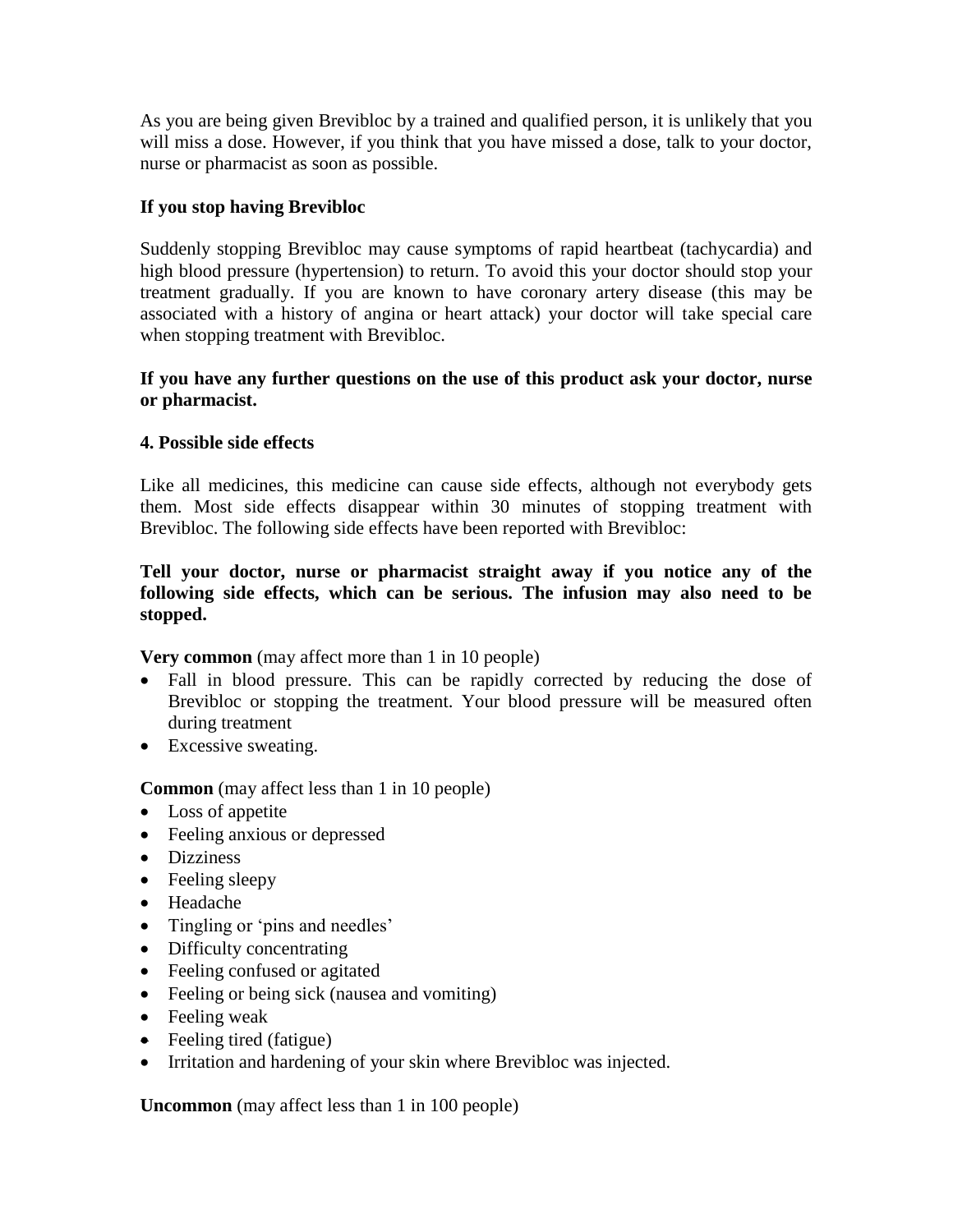- Abnormal thoughts
- Sudden loss of consciousness
- Feeling faint or fainting
- Fits (seizures or convulsions)
- Problems with speech
- Problems with eyesight
- Slow heart rate
- Problems with the electrical messages that control your heartbeat
- Increased pressure in the arteries of the lungs
- Inability of the heart to pump enough blood (heart failure)
- A disruption in the rhythm of the heart sometimes known as palpitations (ventricular extrasystoles)
- A heartbeat disorder (nodal rhythm)
- Chest discomfort caused by poor blood flow through the blood vessels of the heart muscle (angina pectoris)
- Poor circulation in your arms or legs
- Looking pale or flushed
- Fluid on your lungs
- Shortness of breath or tightness of the chest making it difficult to breathe
- Wheezing
- Blocked nose
- Abnormal rattling/crackling sounds when breathing
- Changes in your sense of taste
- Indigestion
- Constipation
- Dry mouth
- Pain in your stomach area
- Discoloured skin
- Reddening of the skin
- Pain in your muscles or tendons, including around the shoulder blades and ribs
- Problems passing urine (urinary retention)
- Feeling cold or high temperature (fever)
- Pain and swelling (oedema) of your vein where Brevibloc was injected
- Burning feeling or bruising at the site of injection.

**Very rare** (may affect less than 1 in 10,000 people)

- Severe reduction in heart rate (sinus arrest)
- No electrical activity in the heart (asystole)
- Tender blood vessels with an area of hot red skin (thrombophlebitis)
- Dead skin caused by the solution leaking around the site of the injection.

**Not known** (the number of people affected is unknown)

- Increased levels of potassium in the blood (hyperkalemia)
- Increased levels of acids in your body (metabolic acidosis)
- Increased rate of contraction of the heart (accelerated idioventricular rhythm)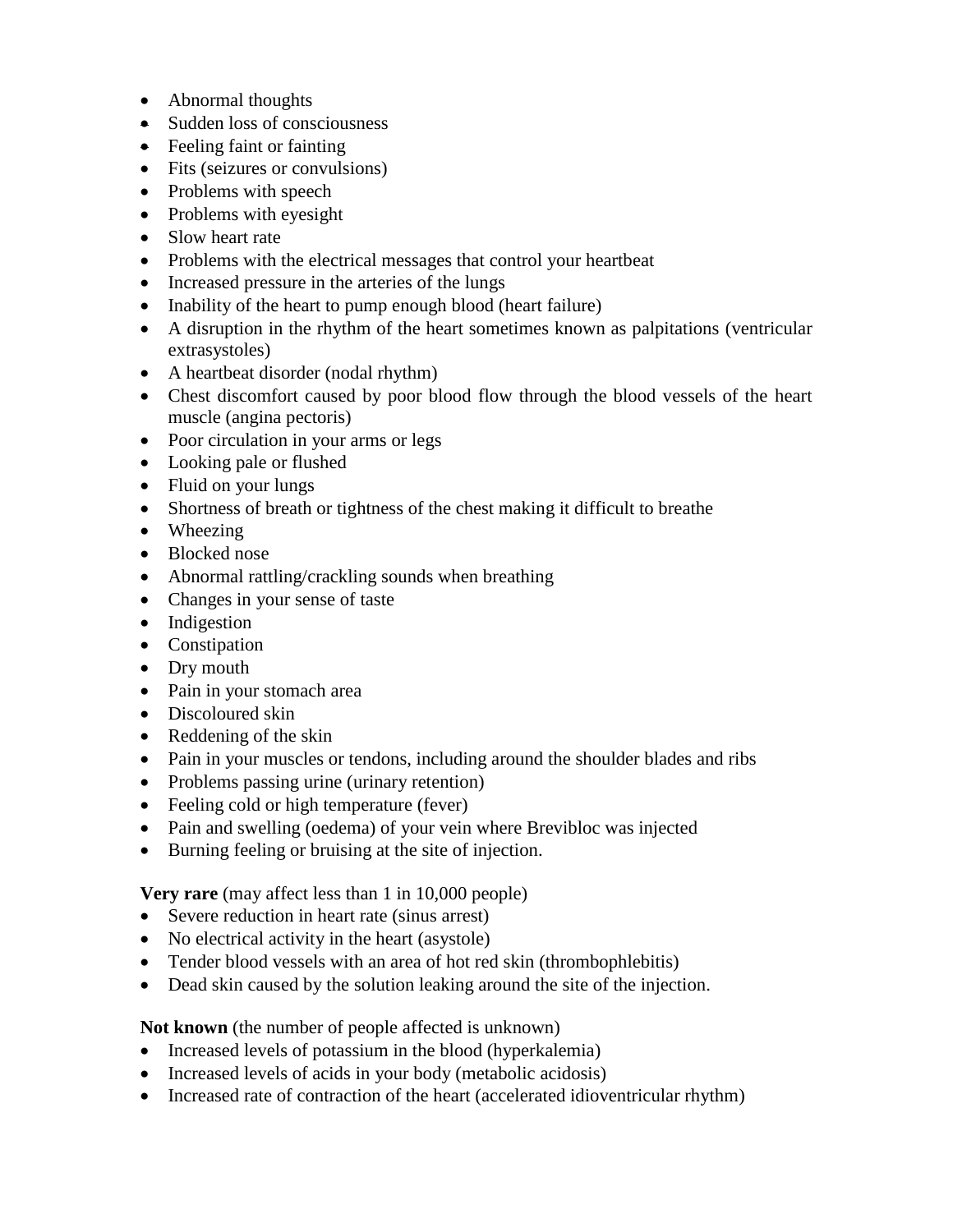- Spasm of the artery in the heart
- Failure of the normal circulation of the blood (cardiac arrest)
- Psoriasis (where your skin produces scaly patches)
- Swelling of the skin of the face, limbs, tongue or throat (angioedema)
- Hives (urticaria)
- Inflammation of a vein or blistering at the site of infusion.

## **Reporting of side effects**

If you get any side effects, talk to your doctor, nurse or pharmacist. This includes any possible side effects not listed in this leaflet.

### Ireland

You can also report side effects directly via HPRA Pharmacovigilance, Earlsfort Terrace, IRL – Dublin 2; Tel: +353 1 6764971; Fax: +353 1 6762517. Website: www.hpra.ie; Email: [medsafety@hpra.ie.](mailto:medsafety@hpra.ie)

United Kingdom You can also report side effects Via the Yellow Card Scheme at: [www.mhra.gov.uk/yellowcard](http://www.mhra.gov.uk/yellowcard)

By reporting side effects you can help provide more information on the safety of this medicine.

## **5. How to store Brevibloc**

- Keep this medicine out of the sight and reach of children
- Do not use Brevibloc after the expiry date which is stated on the label after EXP. The expiry date refers to the last day of that month
- Do not store above 25 °C
- The opened product is stable for 24 hours at 2 to  $8^{\circ}$ C. However, it should be used immediately after opening
- Do not use Brevibloc if you notice particles or discolouration of the solution.

Do not throw any medicines via wastewater or household waste. Ask your pharmacist how to throw away medicines you no longer use. These measures will help protect the environment.

#### **6. Contents of the pack and other information**

#### 6**What Brevibloc contains**

- The active substance is esmolol hydrochloride. One ml contains 10 mg of esmolol hydrochloride. Each vial contains 100 mg esmolol hydrochloride in 10 ml solution.
- The other ingredients are sodium acetate and glacial acetic acid, sodium chloride, sterile water (called 'water for injections'). Sodium hydroxide or hydrochloric acid may be added to ensure the correct pH.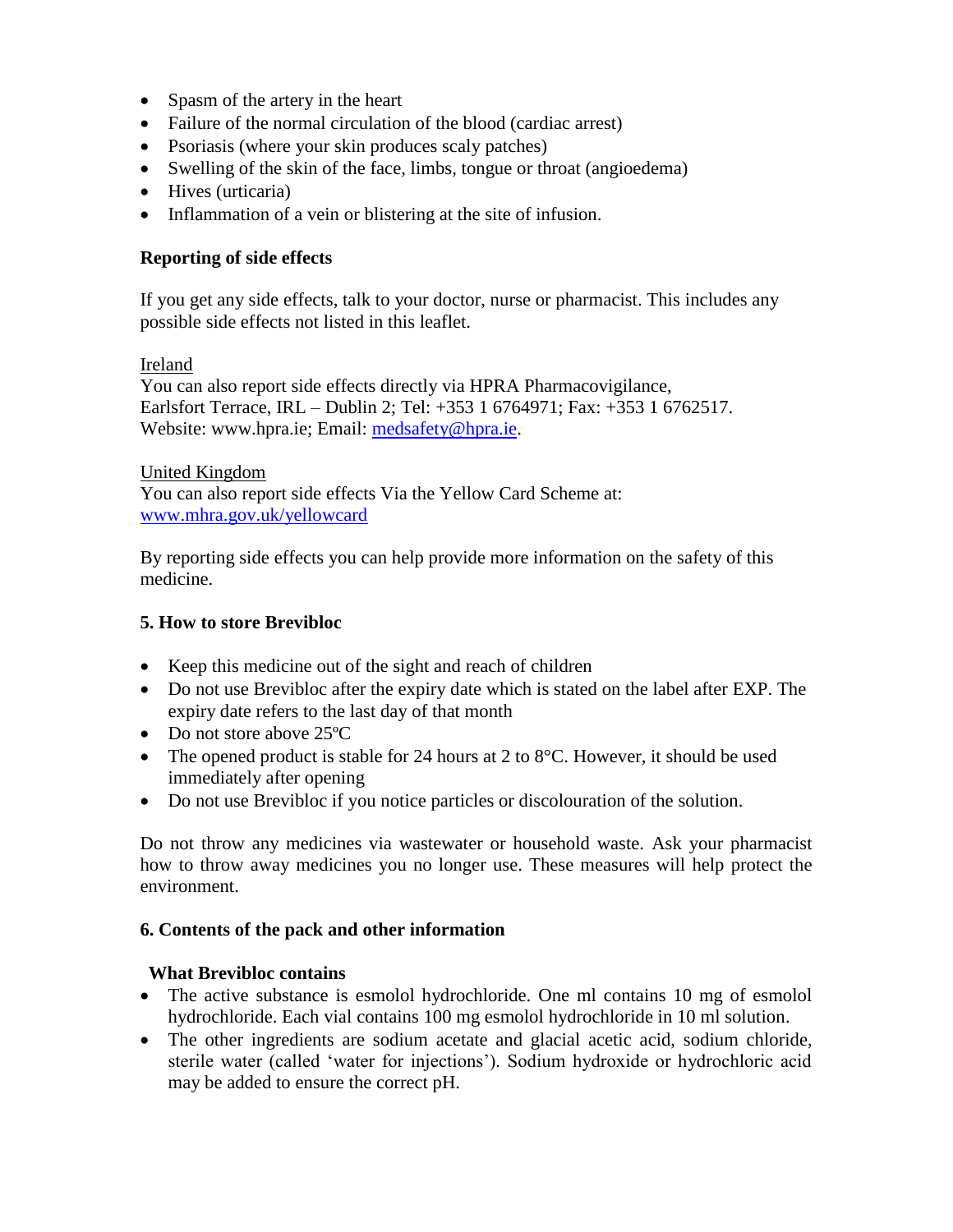### **What Brevibloc looks like and contents of the pack**

Brevibloc is a clear, colourless to light yellow, sterile solution for intravenous injection. It is available in 10 ml amber glass vials.

Pack sizes of 3, 5, 10 and 20 vials containing 100 mg/10 ml. Not all pack sizes may be marketed.

### **Marketing Authorisation Holder and Manufacturer**

The Marketing Authorisation holder is:

United Kingdom **Baxter Healthcare Ltd** Caxton Way Thetford Norfolk, UK IP24 3SE

Ireland

Baxter Holding B.V. Kobaltweg 49, 3542CE Utrecht, **Netherlands** 

Brevibloc is manufactured by: **Baxter Healthcare Ltd** Caxton Way Thetford Norfolk, UK IP24 3SE

**This medicinal product is authorised in the Member States of the EEA under the following names:**

| <b>Member State</b> | <b>Name</b>                                        |
|---------------------|----------------------------------------------------|
| <b>Belgium</b>      | Brevibloc 10 mg/ml, solution injectable            |
| <b>Denmark</b>      | <b>Brevibloc</b>                                   |
| <b>Finland</b>      | Brevibloc 10 mg/ml injektioneste, liuos            |
| <b>Germany</b>      | Brevibloc 10 mg/ml Injektionslösung                |
| <b>Ireland</b>      | Brevibloc Premixed 10mg/ml, Solution for Injection |
| Luxembourg          | Brevibloc 10 mg/ml, solution injectable            |
| <b>Netherlands</b>  | Brevibloc 10 mg/ml, oplossing voor injectie        |
| <b>Norway</b>       | Brevibloc 10 mg/ml, Injeksjonsvæske, oppløsning    |
| <b>Poland</b>       | Brevibloc 10 mg/ml, Roztwór do wstrzykiwań         |
| <b>Portugal</b>     | Brevibloc Premixed 10 mg/ml, Solução injectável    |
| <b>Spain</b>        | Brevibloc 10 mg/ml, solución para inyección        |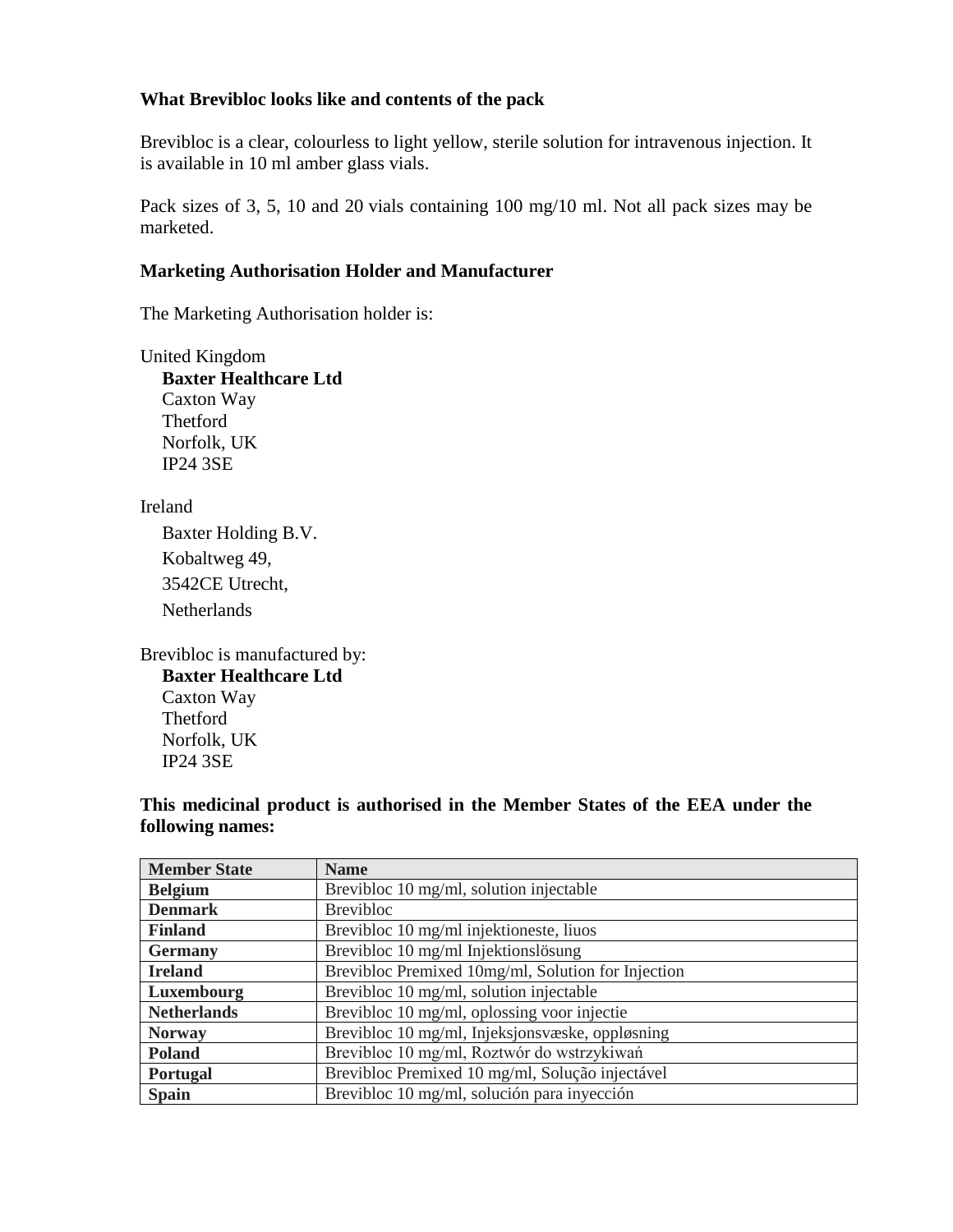| Sweden | Brevibloc 10 mg/ml, Injektionsvätska, lösning      |
|--------|----------------------------------------------------|
| - UK   | Brevibloc Premixed 10mg/ml, Solution for Injection |

**This leaflet was last revised in October 2018**

### **Other sources of information**

# **For information about Brevibloc or to request this leaflet in formats such as audio or large print please contact the Marketing Authorisation Holder: Tel +44 (0)1635 206345**

**Baxter and Brevibloc are trademarks of Baxter International Inc.** 

#### **The following information is intended for medical or healthcare professionals only:**

This section contains practical information regarding administration. Read the SPC for full information on posology and method of administration, contraindications, warnings etc.

#### **Posology and method of administration**

Brevibloc Premixed 10 mg/ml Solution for Injection is a ready-to-use 10 mg/ml solution recommended for intravenous administration. This dosage form is used to administer the appropriate Brevibloc loading dose or bolus dose by hand held syringe.

Posology is summarised in the following tables.

#### **Table 1 Volume of Brevibloc 10 mg/ml required for an INITIAL LOADING DOSE of 500 mcg/ kg / minute**

|             | Patient weight (kg) |     |    |     |    |    |     |     |     |  |
|-------------|---------------------|-----|----|-----|----|----|-----|-----|-----|--|
|             | 40                  | 50  | 60 | 70  | 80 | 90 | 100 | 110 | 120 |  |
| Volume (ml) |                     | ن ک |    | ر.ر |    | 4. |     | ັ∙∙ |     |  |

#### **Table 2**

## **Volume of Brevibloc 10 mg/ml required to provide MAINTENANCE DOSES at infusion rates between 12.5 and 300 mcg/kg/minute**

|                                 | <b>Infusion Dose Rate (mcg/kg/min)</b>                         |    |    |     |     |            |     |  |  |
|---------------------------------|----------------------------------------------------------------|----|----|-----|-----|------------|-----|--|--|
| <b>Patient</b><br>weight $(kg)$ | 12.5                                                           | 25 | 50 | 100 | 150 | <b>200</b> | 300 |  |  |
|                                 | Amount to administer per hour to achieve the dose rate (ml/hr) |    |    |     |     |            |     |  |  |
| 40                              |                                                                |    |    | 24  | 36  | 48         |     |  |  |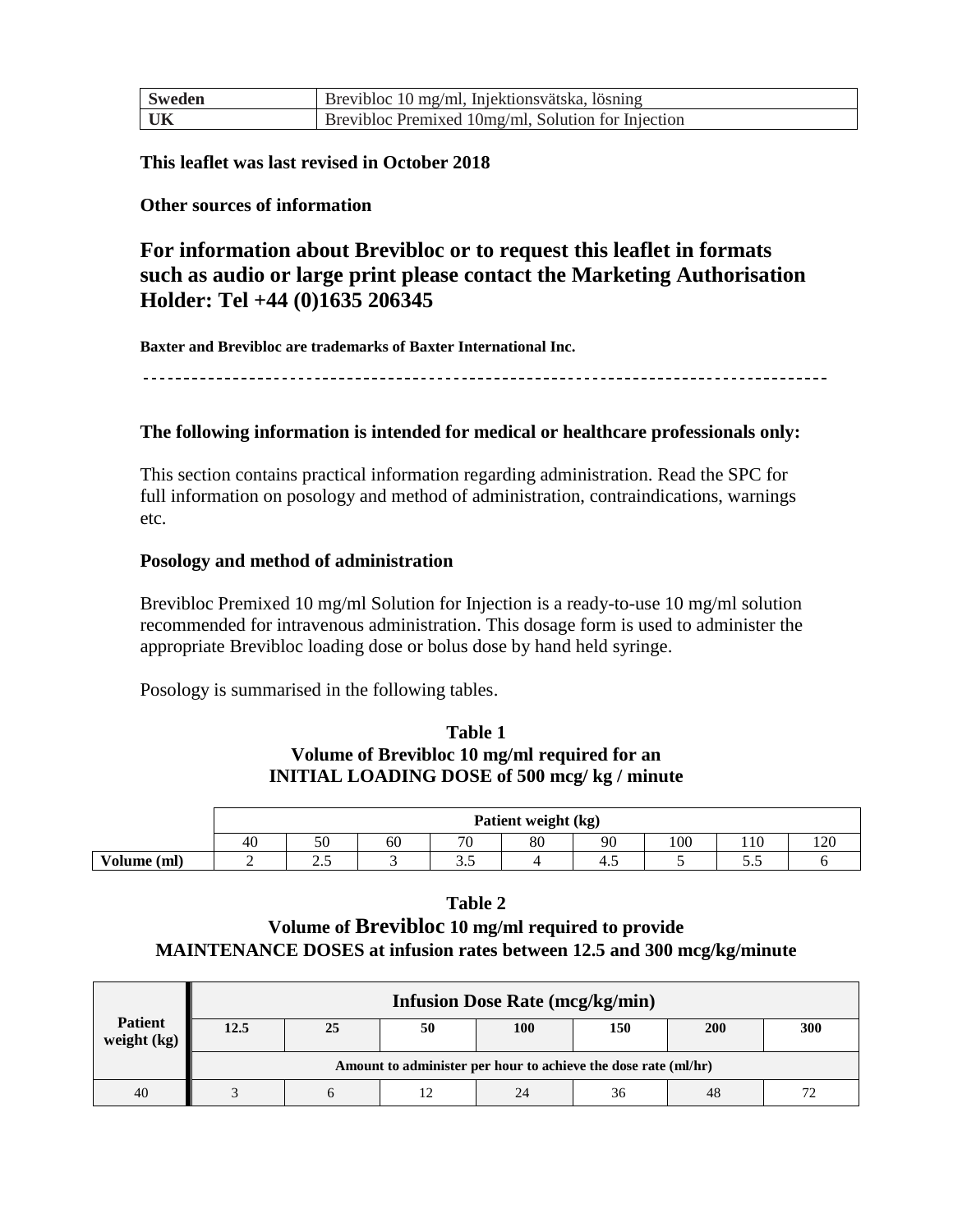| 50     | 3.75 | 7.5  | 15 | 30 | 45  | 60  | $90\,$ |
|--------|------|------|----|----|-----|-----|--------|
| 60     | 4.5  | 9    | 18 | 36 | 54  | 72  | 108    |
| 70     | 5.25 | 10.5 | 21 | 42 | 63  | 84  | 126    |
| $80\,$ | 6    | 12   | 24 | 48 | 72  | 96  | 144    |
| 90     | 6.75 | 13.5 | 27 | 54 | 81  | 108 | 162    |
| 100    | 7.5  | 15   | 30 | 60 | 90  | 120 | 180    |
| 110    | 8.25 | 16.5 | 33 | 66 | 99  | 132 | 198    |
| 120    | 9    | 18   | 36 | 72 | 108 | 144 | 216    |

## **Perioperative tachycardia and hypertension**

For perioperative tachycardia and hypertension the dosing regimen may vary as follows:

*For intraoperative treatment* - during anaesthesia when immediate control is required:

• A bolus injection of 80 mg is given over 15 to 30 seconds followed by a 150 micrograms/kg/minute infusion. Titrate the infusion rate as required up to 300 micrograms/kg/minute. The volume of infusion required for different patient weights is provided in Table 2.

## *Upon awakening from anaesthesia*

• An infusion of 500 micrograms/kg/minute is given for 4 minutes followed by a 300 micrograms/kg/minute infusion. The volume of infusion required for different patient weights is provided in Table 2.

## *For post-operative situations when time for titration is available*

 A loading dose of 500 micrograms/kg/minute is given over 1 minute before each titration step to produce a rapid onset of action. Use titration steps of 50, 100, 150, 200, 250 and 300 micrograms/kg/minute given over 4 minutes and stopping at the desired therapeutic effect. The volume of infusion required for different patient weights is provided in Table 2.

#### **Incompatibilities**

This medicinal product must not be mixed with other medicinal products or sodium bicarbonate solutions.

#### **Special precautions for disposal and other handling**

- Each vial is intended for **single use** only.
- Avoid contact with alkali.
- The solution should be visually inspected for particulate matter and discoloration prior to administration. Only a clear and colourless or slightly coloured solution should be used.